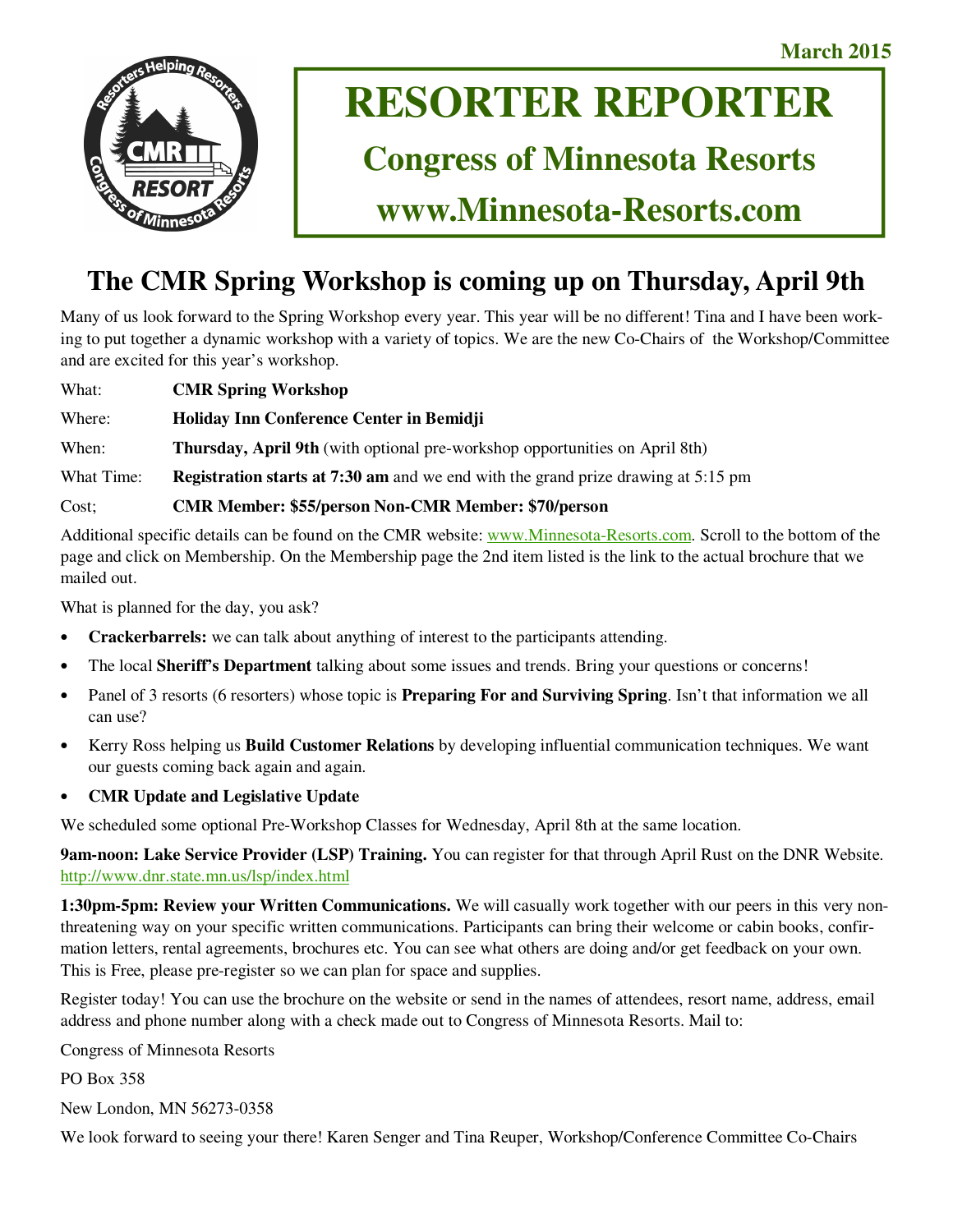# **Product Purchase Info Tips**

If there are some larger purchases you're considering this spring and find yourself getting busier and busier, just wishing someone could lend a hand researching for you, here's a bit of 'hand' for at least a few items resorters might be thinking about buying.

### **Tritoon vs. Pontoon**: http://tritoonvspontoon.com/

 Quick peek: Tritoon is a good fit for large lakes and towing tubers and skiers. Pontoons are a good fit for smaller lakes and slow cruising.

### **Composite decking vs. pressure treated wood decking vs. cedar wood decking:**

http://www.familyhandyman.com/decks/comparing-deck-wood-cedar-pressure-treated-wood-composite-decking/view-all

 Quick peek: Cedar decking-not recommended for ground decks or shaded areas. Pressure treated wood-less likely to twist and shrink if kiln-dried both before and after pressure treatment. Composite decking-virtually maintenance free, can turn dark in shady areas.

**Boat lifts-how to select features you need:** http://www.boatingmag.com/10-tips-selecting-boat-lift Quick peek: Tips on manual vs. electric; stainless vs. galvanized; custom vs. adjustable cradles

### **Lawns- Seed vs. Sod:**

http://www.extension.umn.edu/garden/yard-garden/lawns/seeding-and-sodding-home-lawns/

 Quick peek: Soil preparation is the same whether seeding or laying sod. Best soil type for growing turf is sandy loam. Best time to seed in MN is late summer.

# **NOMINATING RESORTERS FOR THE 2015 RESORTERS OF THE YEAR AWARD SEPTEMBER 1, 2015 DEADLINE**

The Congress of Minnesota Resorts selects, through nomination by its members, one resort and resort owner that has shown a dedication to the improvement of the Minnesota Resort Industry by adopting and carrying out business policies and practices that reflect a personal pride in the industry as a whole. They also live up to the organization's motto of "Resorters Helping Resorters" by involvement in community activities and by displaying a willingness to help other resort owners to successfully operate Minnesota resorts.

You can go to the CMR website www.Minnesota-Resorts.com, scroll to the bottom of the home page and click on Membership. Then, by using your User Name & Password you will get into the Members Only sections and click on Applications then print a copy of Resorter of the Year Nomination form. Mail the completed form to: Congress of Minnesota Resorts, PO Box 358, New London, MN 56273-0358. If you need further assistance please contact Vicky by emailing: CMR@Minnesota-Resorts.com or call 320-212-5107.

## **CMR CALENDAR OF EVENTS**



| Mar. 15, 2015        | CMR Scholarship Applications due in CMR Office                                         |
|----------------------|----------------------------------------------------------------------------------------|
| Apr. 8, 2015         | CMR School of Resorting Pre-Spring Workshop Classes, Holiday Inn Conf. Center, Bemidji |
| Apr. 9, 2015         | CMR Spring Workshop, Holiday Inn Conf. Center, Bemidji 7:30a.m. to 5:15p.m.            |
| Oct. $25 - 27, 2015$ | <b>CMR Fall Conference, Giants Ridge, Biwabik</b>                                      |
| Oct. 26, 2015        | CMR Vendor Expo, Giants Ridge, Biwabik, 1p.m. to 4p.m.                                 |